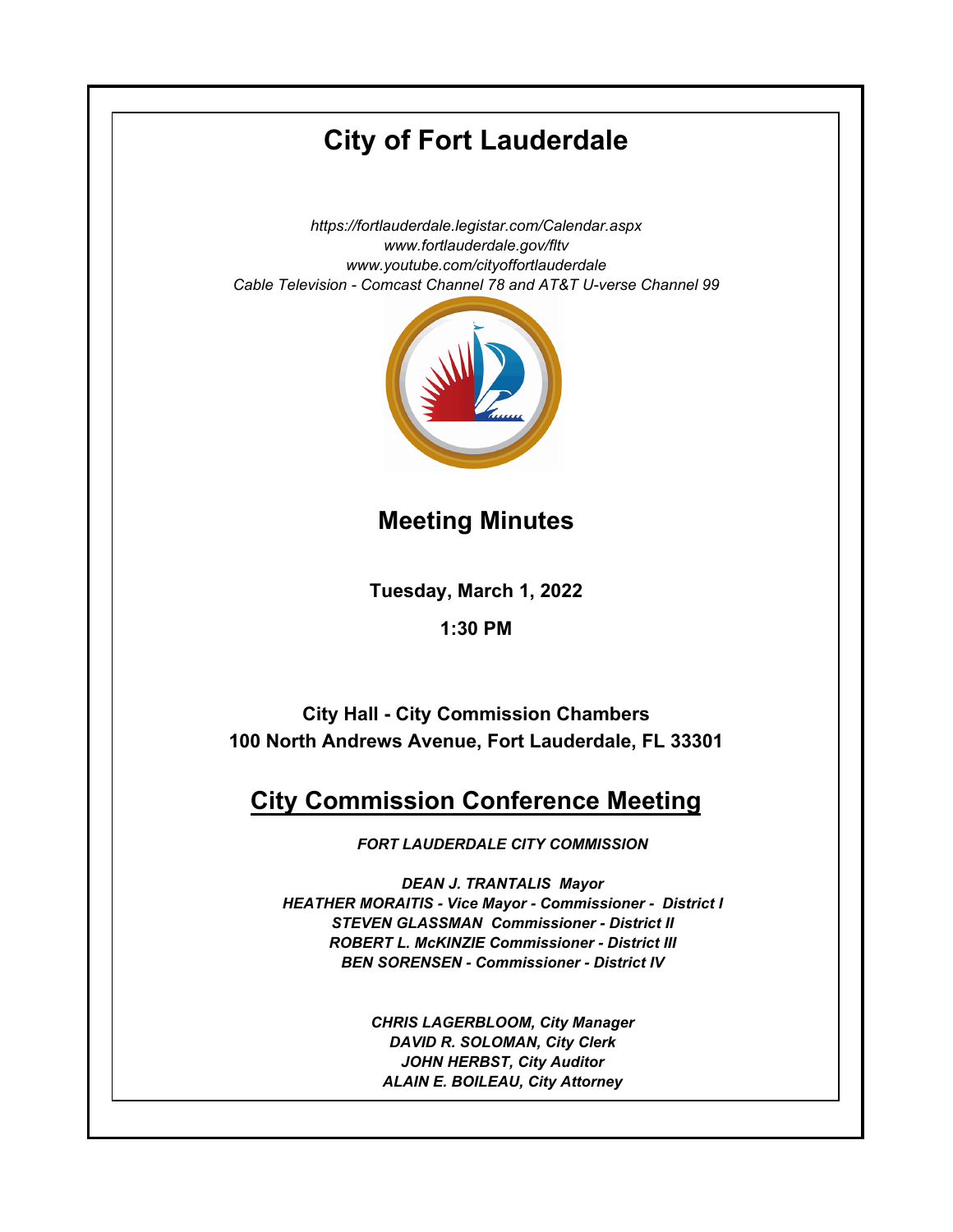## **CALL TO ORDER**

Mayor Trantalis called the meeting to order at 1:39 p.m.

#### **QUORUM ESTABLISHED**

**Commissioner Members Present:** Vice Mayor Moraitis, Commissioner Glassman, Commissioner McKinzie, Commissioner Sorensen and Mayor Trantalis

**Also Present:** City Manager Chris Lagerbloom, City Clerk David R. Soloman, City Attorney Alain E. Boileau and City Auditor John Herbst

## **MOMENT OF SILENCE**

Mayor Trantalis requested a Moment of Silence in remembrance of those who have lost their lives in the Ukraine conflict.

#### **COMMUNICATIONS TO THE CITY COMMISSION**

[22-0215](http://fortlauderdale.legistar.com/gateway.aspx?m=l&id=/matter.aspx?key=16336) Communications to the City Commission - (Commission Districts 1, 2, 3 and 4)

## *BOARD OF ADJUSTMENT (BOA) MEETING February 9, 2022*

*Communication to the City Commission 9*

*Motion made by Mr. McTigue, seconded by Mr. McGinley:*

*To have staff consider how the City treats enclosed/partially enclosed shade structures for outdoor kitchens. In a voice vote motion passed unanimously.*

Mayor Trantalis recognized Anthony Fajardo, Development Services Department Director. Mr. Fajardo explained the BOA's communication addresses the ability to interpret Code to allow installation of a thirty-six inch (36") to forty inch (40") counter height for an outdoor kitchen that would not violate the Code's requirement for a shade structure open on all sides.

Mr. Fajardo confirmed discussions with the Zoning Administrator that this could be done administratively. Further explanation and discussion ensued regarding confirmation by the Zoning Administrator upon his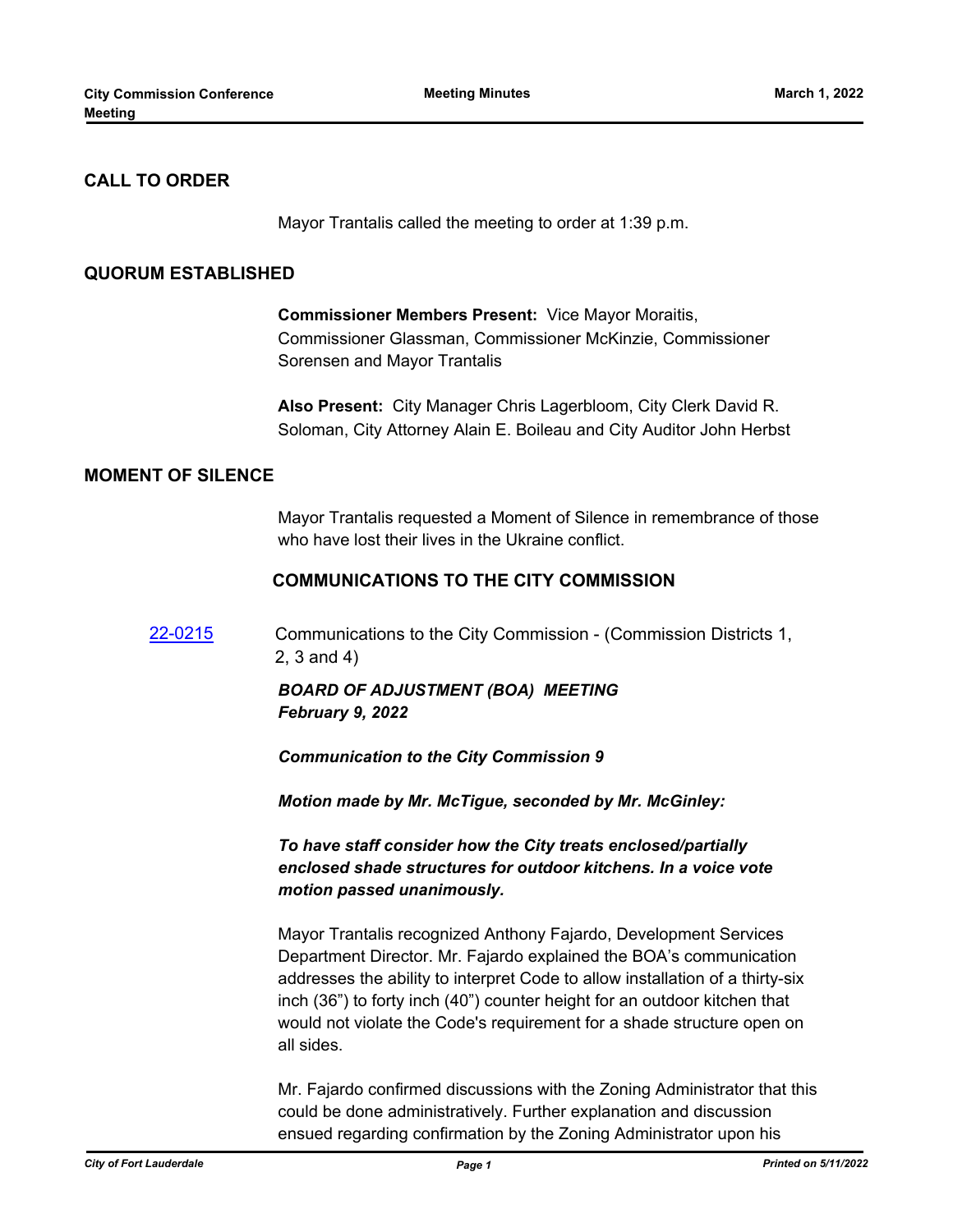return. Should this not be an option, Staff can return to the Commission with a proposed amendment to the Ordinance.

#### **CONFERENCE REPORTS**

## **CF-1** [22-0113](http://fortlauderdale.legistar.com/gateway.aspx?m=l&id=/matter.aspx?key=16235) Quarterly Investment Report for Period Ending December 31, 2021 - (Commission Districts 1, 2, 3 and 4)

Susan Grant, Finance Department Director, provided the Other Post-Employment Benefits Trust (OPEB Trust) Investment Report update for the fourth (4th) quarter of the fiscal year ending December 31, 2021. Quarterly and year-to-date performance was four (4) basis points above the benchmark. A negative return is the result of the rising interest rate environment because as interest rates go up, the value of the portfolio goes down. As interest rates rise and items in the City's short-term portfolio reach maturity, investments would be made in higher yield securities.

Richard Pengelly, Managing Director PFM Asset Management LLC, gave a brief market report. He commented on the impacts of the Russian invasion of Ukraine and upcoming testimony from Federal Reserve Chairman Jerome Powell regarding the likelihood of raising short-term interest rates due to rising inflation. The City's portfolio largely consists of two-thirds (2/3) government backed securities, designed to withstand periods of high volatility.

## **OLD/NEW BUSINESS**

**BUS-1** [22-0211](http://fortlauderdale.legistar.com/gateway.aspx?m=l&id=/matter.aspx?key=16332) Feasibility Study for Fort Lauderdale Aviation and Aerospace Training Program - (Commission Districts 1, 2, 3 and 4)

> Mayor Trantalis recognized Zoie Saunders, Chief Education Officer. Ms. Saunders discussed background information associated with this Agenda item. The *Broward College Center of Applied Research (BCCAR)* conducted a *Feasibility Study for Fort Lauderdale Aviation Industry Training (Study).* The *BCCAR* extensively engaged aviation industry leaders and educational providers towards supporting the aviation workforce, meeting industry demands and assisting in sector growth. Representatives of the *BCCAR* will present the *Study's* findings.

Ms. Saunders acknowledged Rufus James, Fort Lauderdale Executive (FXE) Airport Director, and his ongoing partnership, vision and assistance towards expanding aviation training opportunities.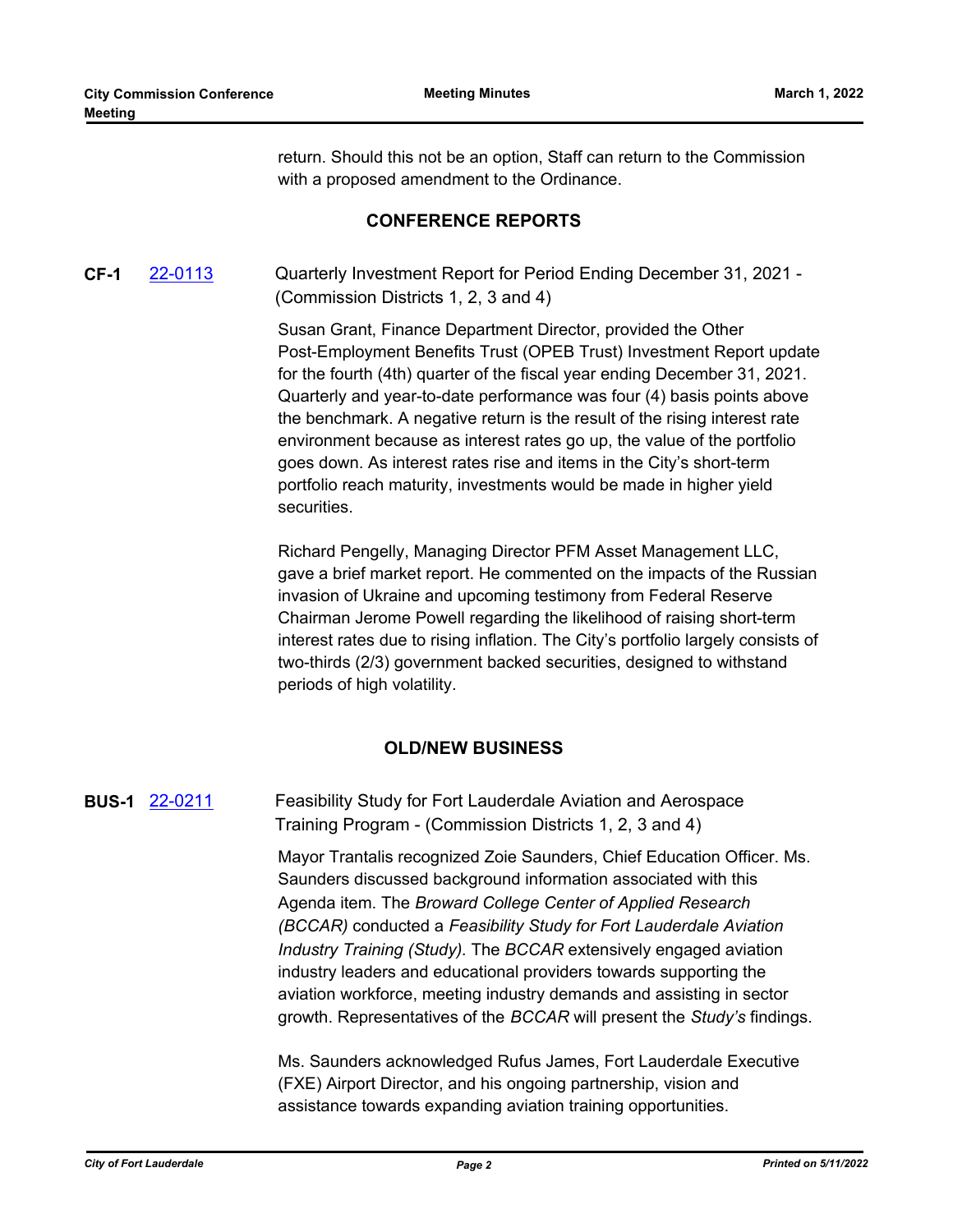Ms. Saunders introduced Russell McCaffery, Broward College Dean of Transportation Program, and Dr. Sean Gallagher of Broward College. Dean McCaffery spoke briefly about excerpts from the *Study's* forthcoming final report and remarked on the opportunities and needs in the area of aviation maintenance.

Dr. Sean Gallagher narrated the *Study* presentation.

#### *A copy has been made part of the backup to this Agenda item.*

Ms. Saunders remarked the purpose of the *Study* was to understand and confirm the extensive need and opportunities for technical aviation programming expertise, barriers to costs and space availability challenges. A working group was established three (3) years ago to assist in identifying a broader vision with a focus on the opportunity to launch an avionics program. Broward County Public Schools is very interested in being an education partner.

At the direction of the Commission, the next phase would look at implementation, planning and extensive coordination with various partners, including industry leaders and educational partners. The City could launch a steering committee to solidify partners and identify their expertise and resources to develop a comprehensive design and budget followed by pursuit of funding opportunities.

Mayor Trantalis confirmed the need for hiring in the aviation sector.

In response to Mayor Trantalis' questions regarding initiating a steering committee, Ms. Saunders confirmed she would organize those efforts. A steering committee would include representation from industry partners who would play an active role in technical aviation programming and cited examples. Educational partners would include Broward County Public Schools, Broward College and a number of other national aviation education providers with the desire to join the Florida market.

Vice Mayor Moraitis discussed the aviation industry need. In response to Vice Mayor Moraitis' question, Dr. Gallagher confirmed future opportunities for high schools to have an aviation programming certification program and remarked on anticipated goals. Further comment and discussion ensued on possible future locations and opportunities at Lockhart Park.

Vice Mayor Moraitis commented on possible funding through the Department of Economic Opportunity.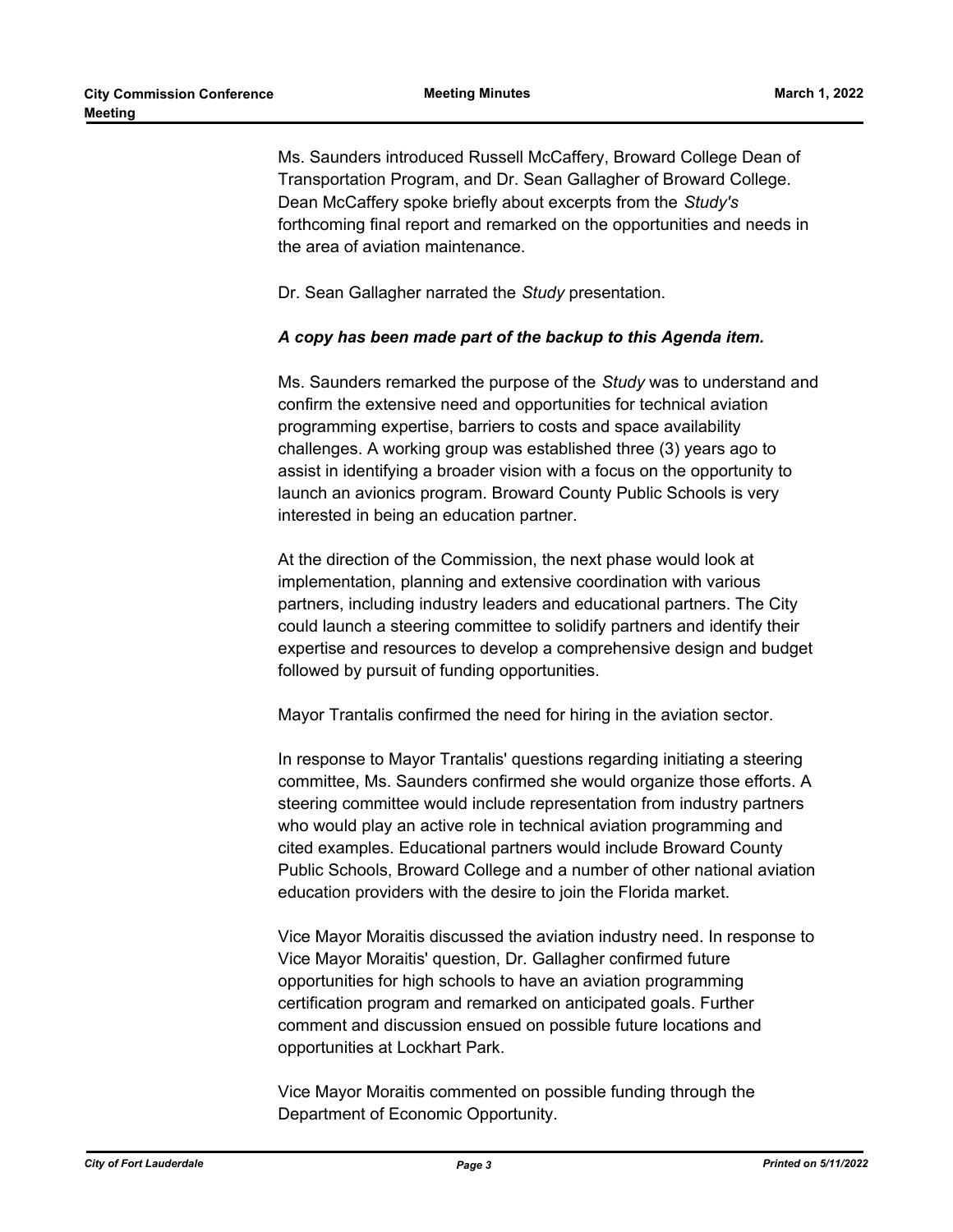Commissioner McKinzie confirmed his support of the concept and moving forward with formation of a steering committee. He commented on the need for caution with respect to locating this program on airport property, due to unanticipated legal obstacles. City Attorney Boileau commented on the need to address the numerous layers involved and leasing City land for use as a training facility.

Ms. Saunders discussed assembling the steering committee within three (3) to six (6) months to solidify design and determine resources each partner would bring to the table. She noted support for early stage foundational training in middle school and high school followed by hands-on experience with large engine equipment at a training center. Further comment and discussion ensued.

Commissioner Glassman confirmed his support of this concept, formation of a steering committee and utilizing two (2) or three (3) acres of land at Lockhart Parks as a location. He commented on the need for a general discussion about parking at the Lockhart Park site.

In response to Commissioner Glassman's question regarding the role of Broward County Public Schools, Ms. Saunders confirmed its interest in participating on the steering committee. She discussed the need to maximize aviation industry training efforts to benefit City residents and expounded on related details.

In response to Commissioner Glassman's question regarding interaction with the Broward County School Board (School Board), Ms. Saunders expounded on details including the School Board's appreciation of the City initiating this partnership and the *Study* to assist in identifying and pursuing the growth of aviation programming.

Vice Mayor Moraitis commented on discussions with prior School Board Superintendent Robert W. Runcie regarding the availability of capital funding for operations, but not building a facility. She discussed the City's ability to be involved as a partner to fund building a facility. Further comment and discussion ensued regarding the need for locally generated funding through partnerships or grants.

In response to Commissioner Sorensen's question, Dr. Gallagher confirmed there are currently eight (8) high schools that have an *Embry-Riddle Aeronautical Program*, including *Stranahan High School* and explained related details. Further comment and discussion ensued.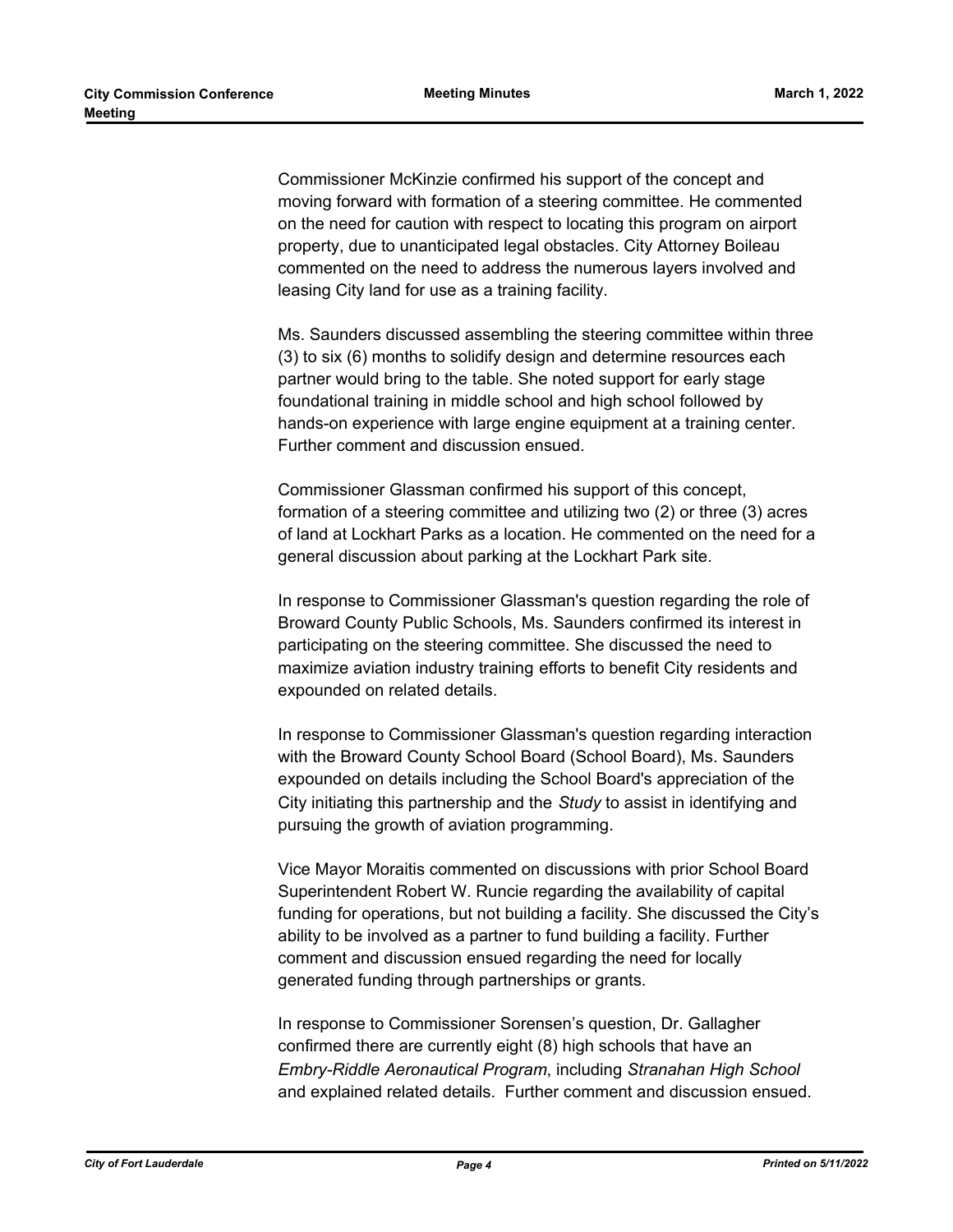Commissioner Sorensen remarked that partnering with the School Board is critical along with their participation with the steering committee. Further comment and discussion ensued regarding foundational coursework in high school, transitioning to a training facility and educational models.

Commissioner Sorensen commented on synergy with military aviation drone operations and cited examples. Further comment and discussion ensued regarding related opportunities.

## **BUS-2** [22-0242](http://fortlauderdale.legistar.com/gateway.aspx?m=l&id=/matter.aspx?key=16362) Presentations of the Unsolicited Proposals for the New Water Treatment Plant - (Commission Districts 1, 2, 3 and 4)

Mayor Trantalis explained the Commission's previous review of the unsolicited proposals during *Shade Sessions*.

City Attorney Boileau clarified parameters regarding the presentations from the companies who have submitted their unsolicited proposals for a new water treatment plant *(WTP)*.

Mayor Trantalis explained that at the Commission Meeting tonight, the Commission will rank the proposals and decide which unsolicited proposal would be selected. Further comment and discussion ensued regarding the format to deliberate and discuss the proposals.

City Attorney Boileau confirmed the Commission could ask questions during this presentation but recommended reserving discussions for the Regular Meeting where this Agenda item was advertised.

Eva Arnaiz, *Aqualia* Team, 10809 SW 83rd Avenue, Miramar, narrated a slide presentation that provided an overview of the company and discussed its team's background, qualifications, experience and details of its unsolicited proposal.

#### *A copy has been made part of the backup to this Agenda item.*

Commissioner Sorensen remarked that nanofiltration plus ion exchange is the gold standard for water filtration.

In response to Commissioner Sorensen's question, Ms. Arnaiz explained that *Aqualia* does not have ion exchange as part of its water filtration system. She expounded on related details.

In response to Commissioner Sorensen's questions, Ms. Arnaiz said *Aqualia* explained details associated with its rate structure and only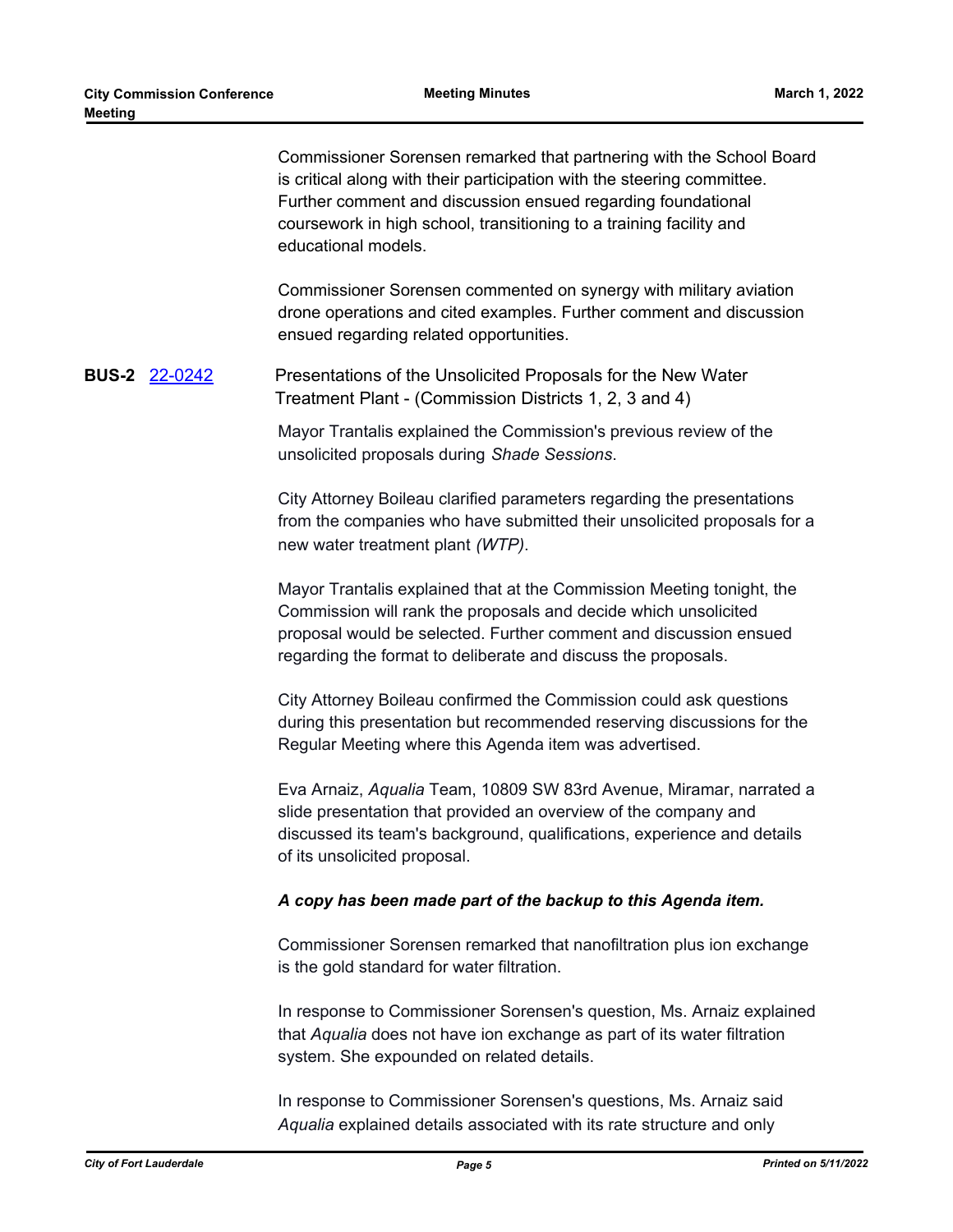paying for water produced. Further comment and discussion ensued. *Aqualia* has built several water treatment plants in other parts of the world but not in the United States.

In response to Commissioner Sorensen's questions, Omar Castellan, Public Works Department Assistant Director, explained *Aqualia's* proposal regarding nanofiltration as compared to the other proposals.

John Joyner, Managing Partner, Water Capital Partners and Kevin Chandler, Vice President *Suez Water*, narrated a slide presentation that provided an overview of *Suez Water* and discussed its team's background, qualifications, experience and details of its unsolicited proposal.

#### *A copy is part of the backup to this Agenda item.*

In response to Commissioner Sorensen's questions, Mr. Joyner explained how the *Suez Water (Suez)* proposal differs from the others. It has a holistic approach to address the water treatment plant and associated underground infrastructure. *Suez* would make attractive employment offers to City employees. City employees wishing to remain with the City would enter a leasing agreement and report to *Suez* while remaining City employees.

In response to Commissioner McKinzie's question, Mr. Joyner explained *Suez* would be responsible for costs associated with water pipe repairs. The *Suez* proposal includes costs of operating and maintaining the water distribution system. Mr. Joyner explained related investments in the water distribution system.

In response to Mayor Trantalis' question regarding *Suez's* timeline for being operational, Mr. Joyner noted an estimate of July 2026 and expounded on details.

Mark Janay, Chris Morss and Michael Albrecht, representing *IDE Technologies (IDE)*, narrated a slide presentation, provided an overview of the company and discussed its team's background, qualifications, experience, and proposal details.

## *A copy is part of the backup to this Agenda item.*

In response to Commissioner Glassman's question regarding a seventy percent (70%) rate increase that has been circulating, Mr. Albrecht said that does not relate to *IDE's* proposal. *IDE* would not control water rates.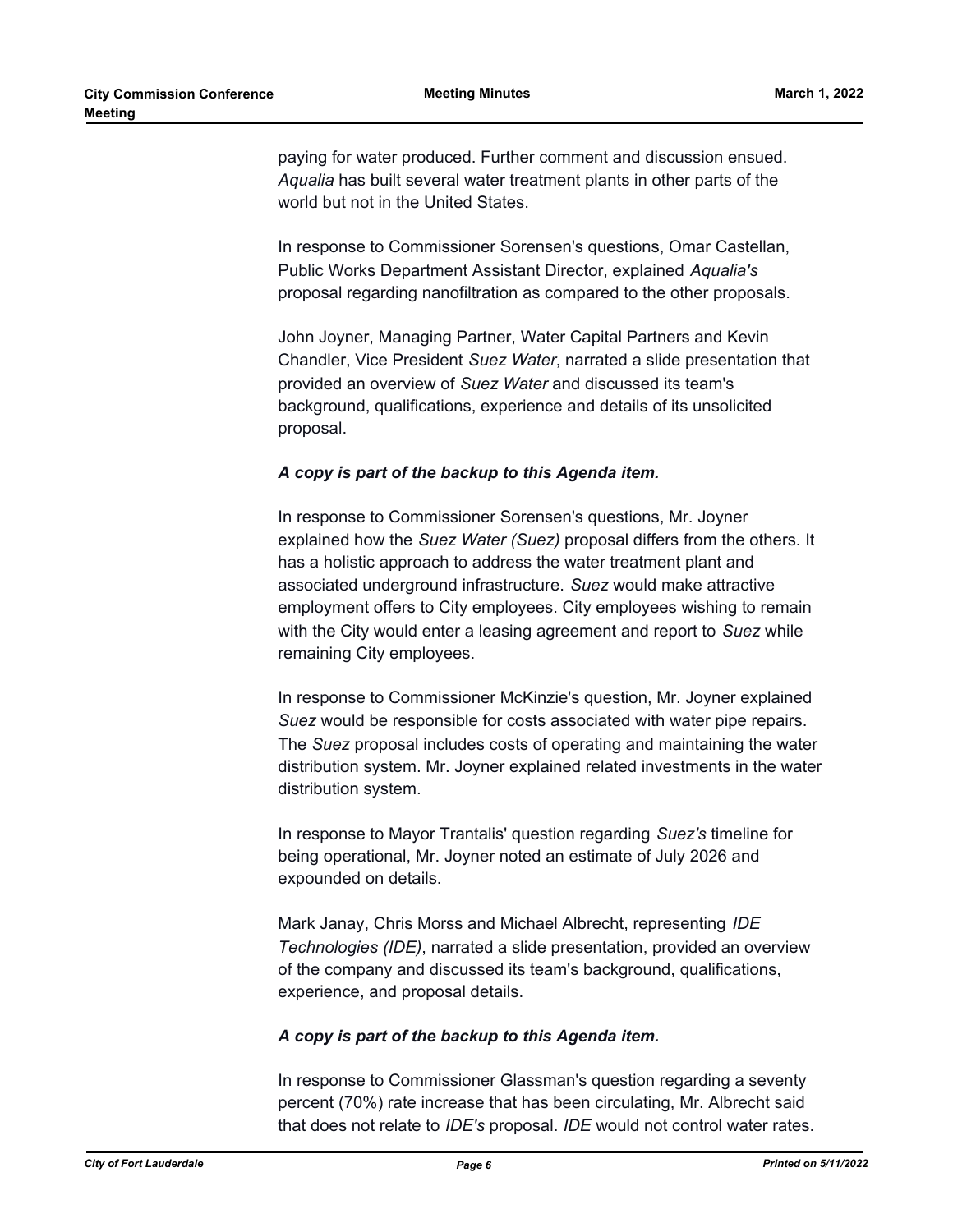The City would control water rates. City Manager Lagerbloom recommended addressing that topic during deliberations on the related Agenda item at tonight's Regular Meeting.

In response to Commissioner Sorensen's question regarding *IDE's* starting price point, Mr. Albrecht noted it is on a total value basis and has a fixed one percent (1%) inflation factor over the next thirty (30) years. He noted that the \$3.30 price would decline if a higher inflation rate were used. The one percent (1%) increase per year is fixed and not based on the Consumer Price Index (CPI).

In response to Commissioner Sorensen's question, Mr. Janay explained factors associated with arriving at the \$3.30 per thousand-gallon price related to project costs, including the capital cost of replacing *Fiveash* and annual built-in operating costs.

Sean Miller, Senior Vice President of Business Development *Next Spring Investments*, narrated a slide presentation providing an overview of the company and discussed its team's background, qualifications, experience and proposal details.

#### *A copy is part of the backup to this Agenda item.*

In response to Commissioner Sorensen's questions, Mr. Miller said *Next Spring's* timeline for being operational is estimated in 2026 and commented on details. Regarding water off-take, there is an assumption that the rate would continue to grow at one percent (1%) per year, and there would be no guarantees or minimum payments unless the City's demand dropped below thirty (30) million gallons per day (MGD).

In response to Commissioner Sorensen's question regarding limited experience building municipal water treatment facilities, Mr. Miller explained *Next Spring's* expertise. He explained the complexity and operability of membrane technology, which is straightforward and similar to its management of power plant water treatment.

Mr. Miller expounded on *Next Spring's* experience building highly complex projects within a specified budget in a short time frame in Broward County.

In response to Commissioner Sorensen's question regarding *Aqualia's* projected timeline for completion, Ms. Arnaiz said mid-year 2026 is the anticipated date to be operational.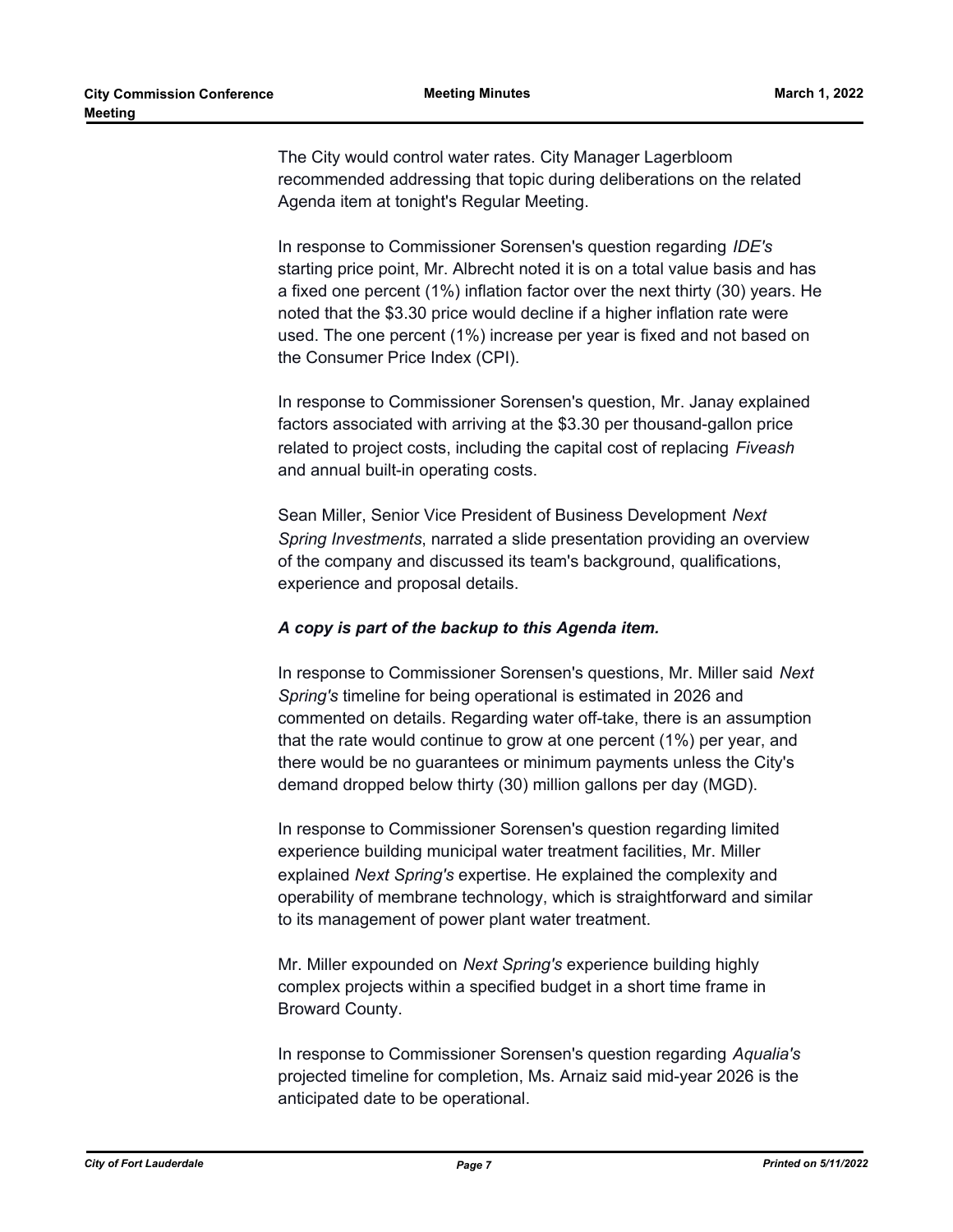In response to Commissioner Sorensen's question regarding the *IDE*  team's projected timeline for completion, it was noted approximately three (3) years, or mid-year 2025, from the time a notice to proceed is received.

Mayor Trantalis noted rankings of these four (4) unsolicited proposals would take place at tonight's Commission Regular Meeting.

Mayor Trantalis recognized Dennis Ulmer, 1107 NW 11th Place. Mr. Ulmer commented on concerns related to the water rate structure affordability, security, and the need for the *WTP* to be under City control. He remarked on requiring a private entity operating the water plant to improve and ensure security continuously.

Mayor Trantalis recognized John Roth, 333 Sunrise Drive. Mr. Roth discussed his viewpoint regarding aspects related to *Fiveash* replacement. He concurred with the Infrastructure Task Force Advisory Committee's (ITFAC) recommendation to move forward with a request for proposal (RFP) to replace *Fiveash* and expounded on related details.

Mayor Trantalis recognized Peter Partington, 1521 NE 53rd Street, ITFAC Vice Chair and former City Engineer. Mr. Partington said he did not favor the unsolicited proposal regarding takeover of the City's entire water system and recommended a thorough understanding of what is included in the scope of the unsolicited proposals and whether demolition of the Fiveash is included. He commented on related details and made recommendations.

In response to Commissioner Glassman's questions regarding the ITFAC's recommendation to utilize an RFP process, Mr. Partington explained his viewpoint and support of pursuing unsolicited proposals due to the associated shortened timeline and the importance of quickly replacing *Fiveash* due to the amounts spent on its maintenance.

City Manager Lagerbloom commented on efforts to address water treatment plant security and researching grant availability.

## **CITY COMMISSION REPORTS**

## *Members of the Commission announced recent and upcoming events and matters of interest.*

Vice Mayor Moraitis remarked on her early departure from the February 15, 2022, Commission Regular Meeting due to Walk-On Resolutions presented that she had not had an opportunity to review.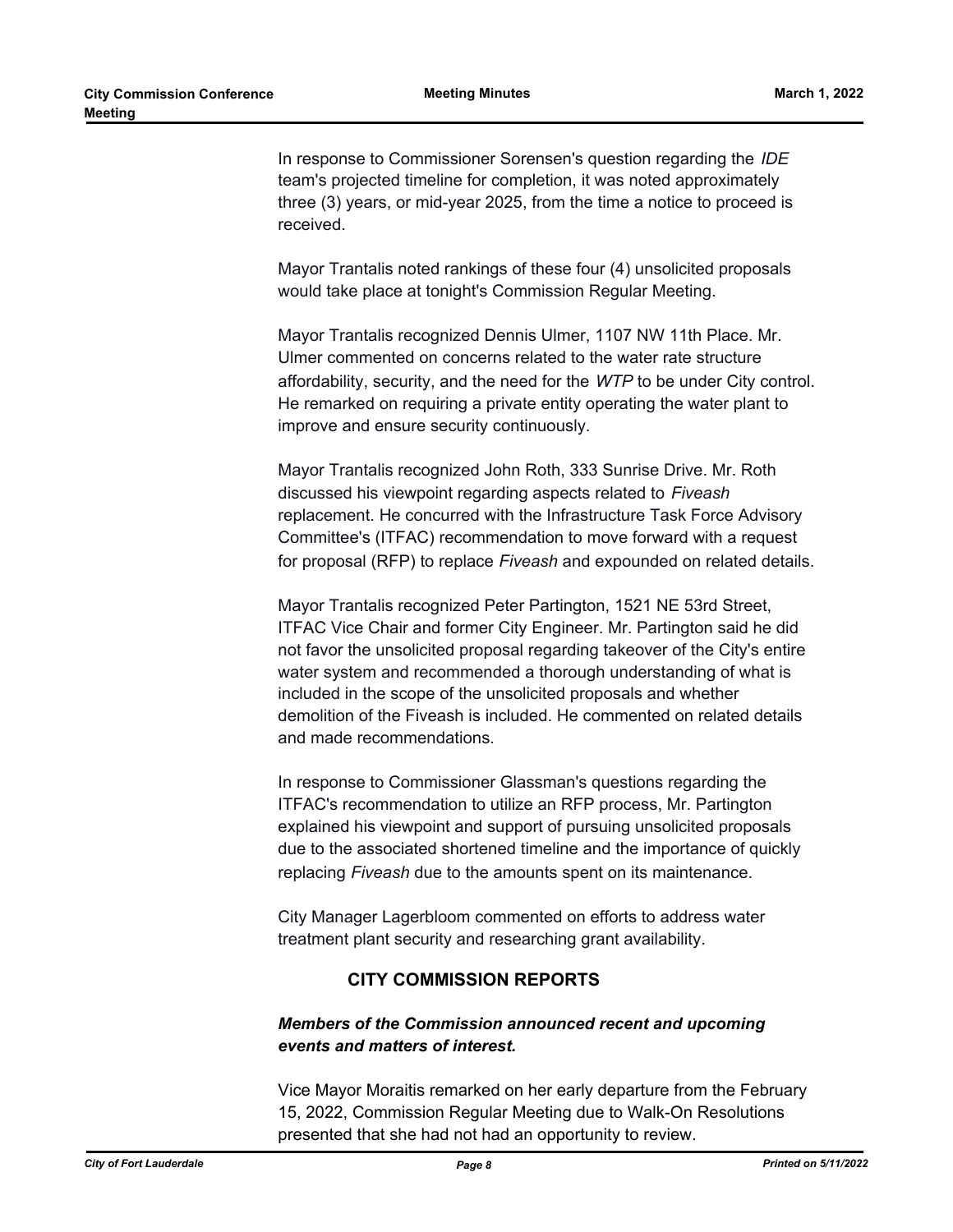In response to Vice Mayor Moraitis' question, Mayor Trantalis explained related Walk-On Agenda item procedures. Further comment and discussion ensued regarding ensuring adequate time for Commission Member review of Walk-On Agenda items.

Vice Mayor Moraitis requested clarification about what the City Auditor can investigate without Commission approval. City Attorney Boileau said he sent each Commission Member a memo delineating the powers and the authority of the City Auditor to conduct investigations. He cited City Charter Section 4.14 and related subsections outlining the City Auditor's authority to conduct audit investigations.

Mayor Trantalis commented on Commission discussion in 2004 related to the Office of the City Auditor's role.

Vice Mayor Moraitis said had she remained at the February 15, 2022 Commission Regular Meeting, she would have supported City Auditor Herbst's investigation.

Vice Mayor Moraitis asked whether procedurally the Commission is allowed to close and reopen Commission Meetings as done on February 15, 2022 without being noticed and remarked on the technology available to include her in the discussions surrounding the termination of City Auditor Herbst.

Commissioner McKinzie reiterated his suggestion made during the February 15, 2022, Commission Regular Meeting to conduct a review of the City Charter. Further comment and discussion ensued.

Commissioner Glassman remarked that the position of the City Auditor is under the purview of the City Commission and noted the need for City Manager Lagerbloom to provide input regarding moving forward with a process to fill that position.

City Manager Lagerbloom explained the options available moving forward. Further comment and discussion ensued regarding moving forward with a national search using a consultant, appointing an interim City Auditor and related details.

In response to Vice Mayor Moraitis' question about having a current City employee occupying the interim City Auditor position, City Auditor Herbst explained his recommendation to appoint Megan Gaillard, Assistant City Auditor III. Further comment and discussion ensued.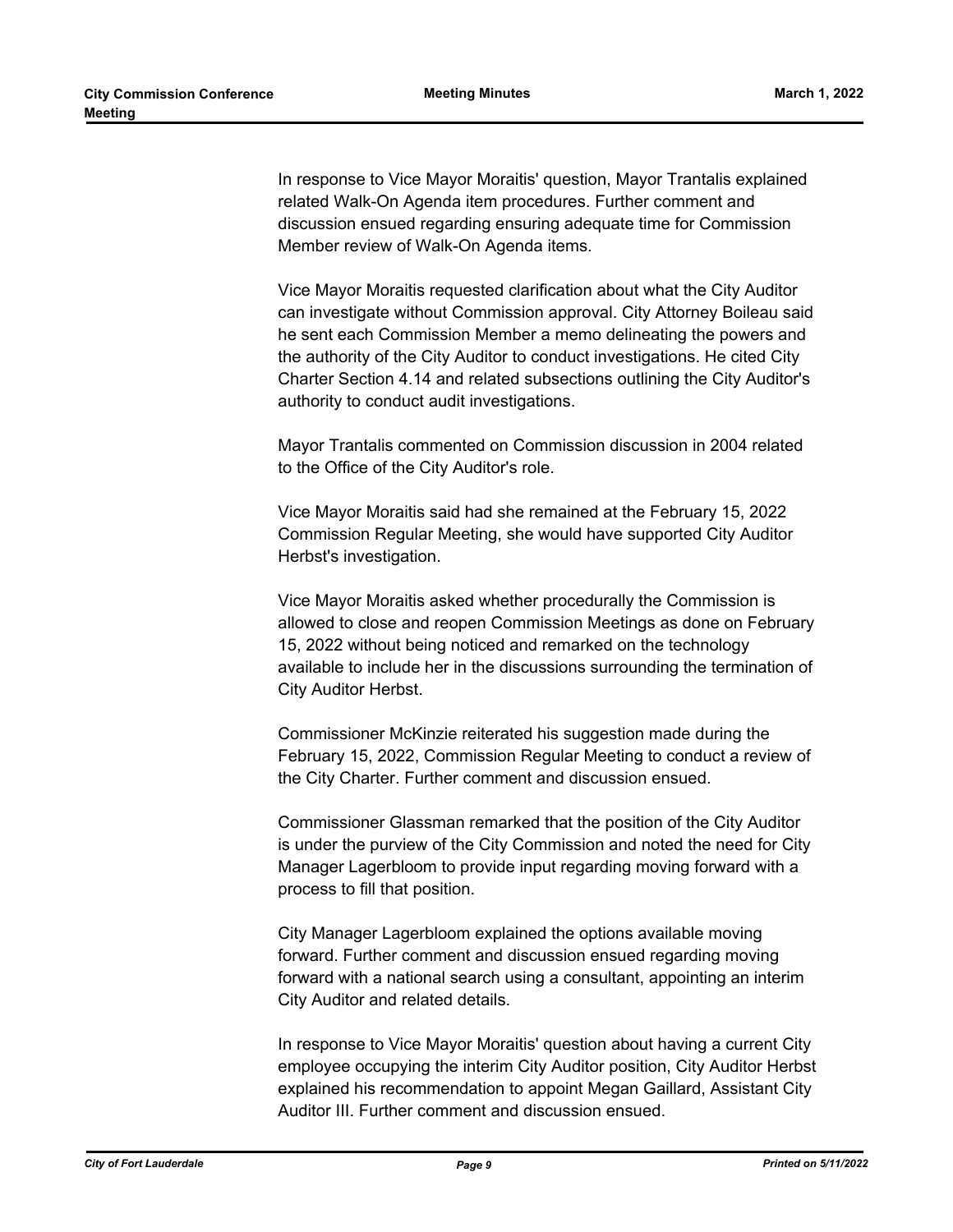Commissioner Glassman noted that Colleen Lockwood, Middle River Terrace Neighborhood Association President and Council of Fort Lauderdale Civic Associations President, is stepping down. He thanked Ms. Lockwood for her years of service to both organizations.

Commissioner Glassman commented on City Manager Lagerbloom's memorandum of February 25, 2022, regarding The Parker's eligibility for historic designation and remarked on options. He requested a Staff presentation and expounded on related aspects.

In response to Commissioner Glassman's question, Anthony Fajardo, Development Services Department Director, provided an update on Federal Courthouse historic designation efforts. He commented on a forthcoming Commission memorandum outlining historical designation efforts and next steps. The General Services Administration (GSA) is not subject to local historical designation but indicated they would not impede historical designation.

Commissioner Glassman noted federal language with respect to historic structures. Mr. Fajardo confirmed and said the memorandum addressed that language. Further comment and discussion ensued.

Commissioner Glassman requested resuming discussions and reviewing paid family leave.

In response to Commissioner Sorensen's question regarding an update on the Joint Government Campus, City Manager Lagerbloom confirmed an upcoming meeting with the County's outside counsel to review the request for proposal (RFP). Mayor Trantalis commented on his concern regarding progress and noted correspondence from Alan Cohen, Assistant Broward County Administrator. Further comment and discussion ensued.

In response to Commissioner Sorensen's question regarding use of funding from the *American Rescue Plan* for communications technology, City Manager Lagerbloom said he would research and provide an update.

In response to Commissioner Sorensen's question regarding the cryptocurrency analysis, Mr. Herbst said Megan Gaillard, Assistant City Auditor III, is researching and will provide a Commission update at the next Commission Meeting. Mr. Herbst said cryptocurrency is not a recognized legal tender, expounded on this viewpoint and recommended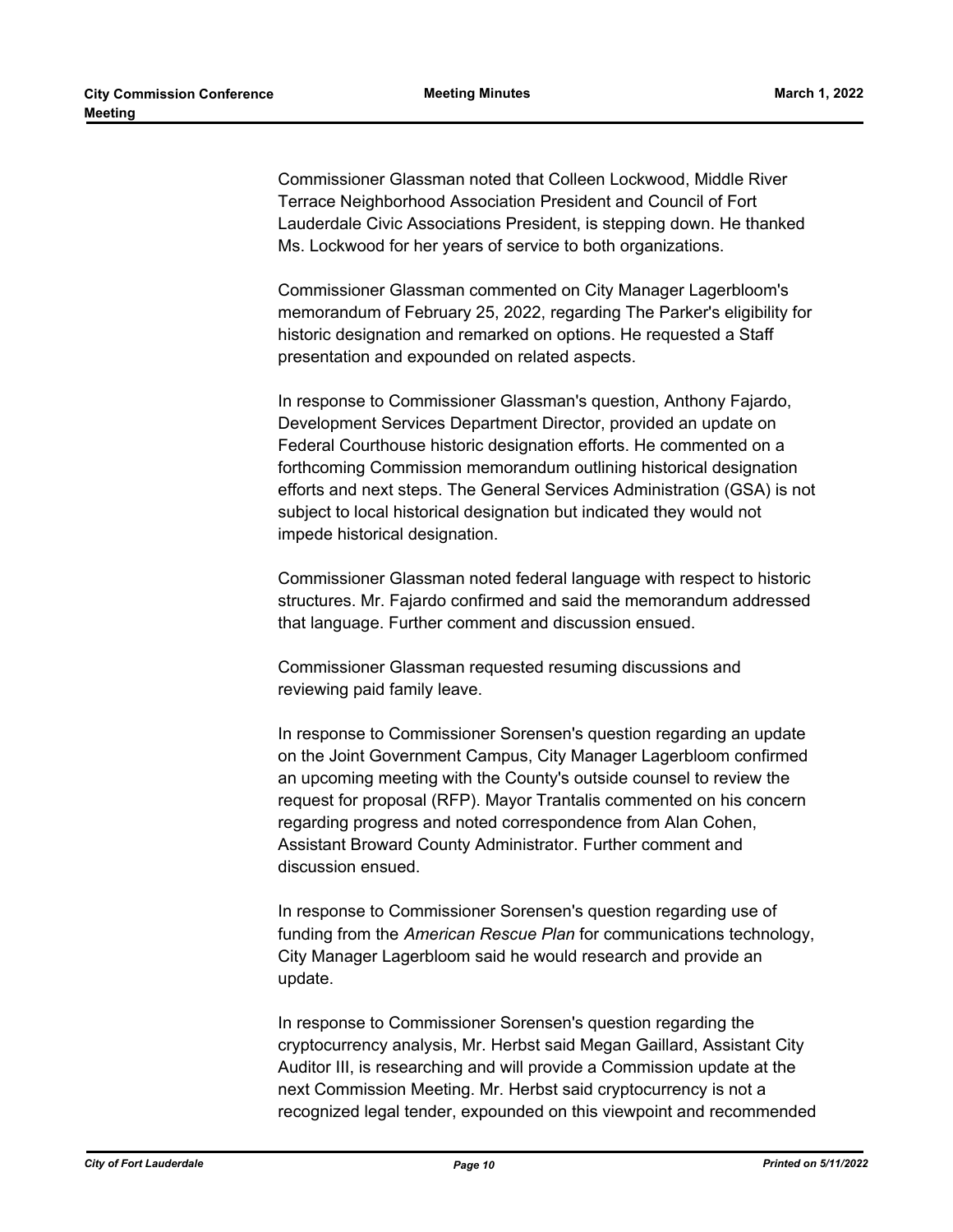the City abandon efforts to utilize.

Commissioner Sorensen remarked on a new *Romero Britto* sculpture in *Hardy Park* and discussed a date for its dedication. Further comment and discussion ensued on scheduling a date.

Commissioner Sorensen and Commissioner McKinzie discussed the need to address inconsistent neighborhood solid waste (trash) pickup services and related issues throughout the City. City Manager Lagerbloom commented on a nationwide driver shortage and commented on Staff's efforts. Further comment and discussion ensued on trash and recycling pickup, and landscaping debris collection and removal.

Commissioner Sorensen remarked on a recent article regarding shooting iguanas and emphasized that it is illegal to discharge any firearm or air rifle in the City and the need for messaging to residents on this topic. City Attorney Boileau confirmed.

Commissioner Sorensen commented on diversity hiring within the Fire-Rescue Department and his understanding there is a required swim test that is part of applicant hiring. City Manager Lagerbloom confirmed he would review and provide the Commission with an update.

Commissioner Sorensen suggested looking at internal firefighter recruitment from other City departments. City Manager Lagerbloom discussed additional training opportunities for employees and noted specific applicant entry requirements in police and fire-rescue union contracts. Further comment and discussion ensued regarding the availability of highly qualified candidates and creative ways to ensure reducing limiting barriers.

Commissioner McKinzie discussed the Melrose Park street lighting Agenda item, related history, community engagement, the need for additional information from Staff regarding lighting details, and his viewpoint.

## **CITY MANAGER REPORTS**

City Manager Lagerbloom confirmed that following this Conference Meeting, there would be a *Shade Meeting* and an update on union negotiations.